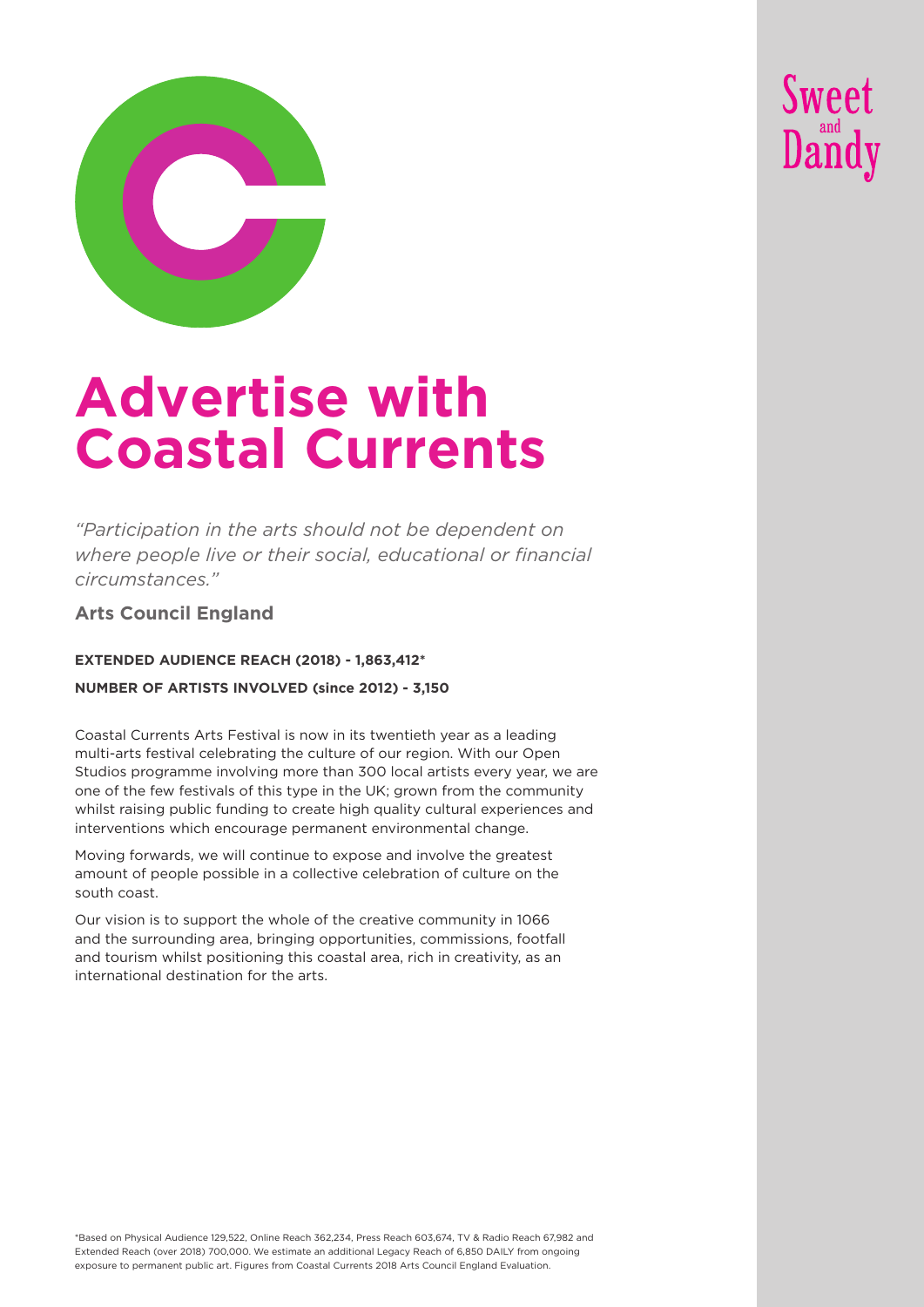



# **Why advertise with us**

- \* Three months of advertising over the high season from July through September, including distribution at major visitor events such as Seafood and Wine Festival and Old Town Carnival.
- \* Be part of a beautifully printed, FREE A5 glossy publication with a minimum print run of 30,000 that showcases the area's culture, art and creative industries in and around Hastings, St Leonards and Rother.
- \* Contribute towards the area's annual arts festival and help associate your brand with our audiences.
- \*Get exposure to culturally minded, high spending visitors and residents. The website and brochure are referred to again and again.
- \* Your Advertisement will be seen from Folkestone to Brighton, to London; a minimum 2 hour drive radius of Hastings with delivery to Tourist Information Centres, Guest houses, Visitor Attractions, Galleries, Salons, Shops, Cafes plus lots of venues in Kent, Sussex and London.
- \* Great visibility over a long period as the brochure is restocked regularly for the months leading up to the Festival and throughout the Festival itself.
- \* Coastal Currents Website gets over 100,000 hits over the summer and early autumn as people check for events and updates. The website stays up all year and continues to receive hits.
- \* There is a special emphasis in the brochure and website to increase visitor footfall to food shops, cafes and restaurants, creative industries, specialist shops, style shops, hair and beauty.
- \* Cost Per Thousand (CPM) Rate = 0.003 It is a generally accepted ratio that at least 2 people will read each piece of print so a print run of 30,000 brochures will reach a minimum of 60,000+ potential customers. This means a £225 spend has a per customer cost of 225/60,000 = 0.003p. This can be a cheaper and more targeted way of advertising than printing leaflets or advertising in daily newspapers.

\*Based on Physical Audience 129,522, Online Reach 362,234, Press Reach 603,674, TV & Radio Reach 67,982 and Extended Reach (over 2018) 700,000. We estimate an additional Legacy Reach of 6,850 DAILY from ongoing exposure to permanent public art. Figures from Coastal Currents 2018 Arts Council England Evaluation.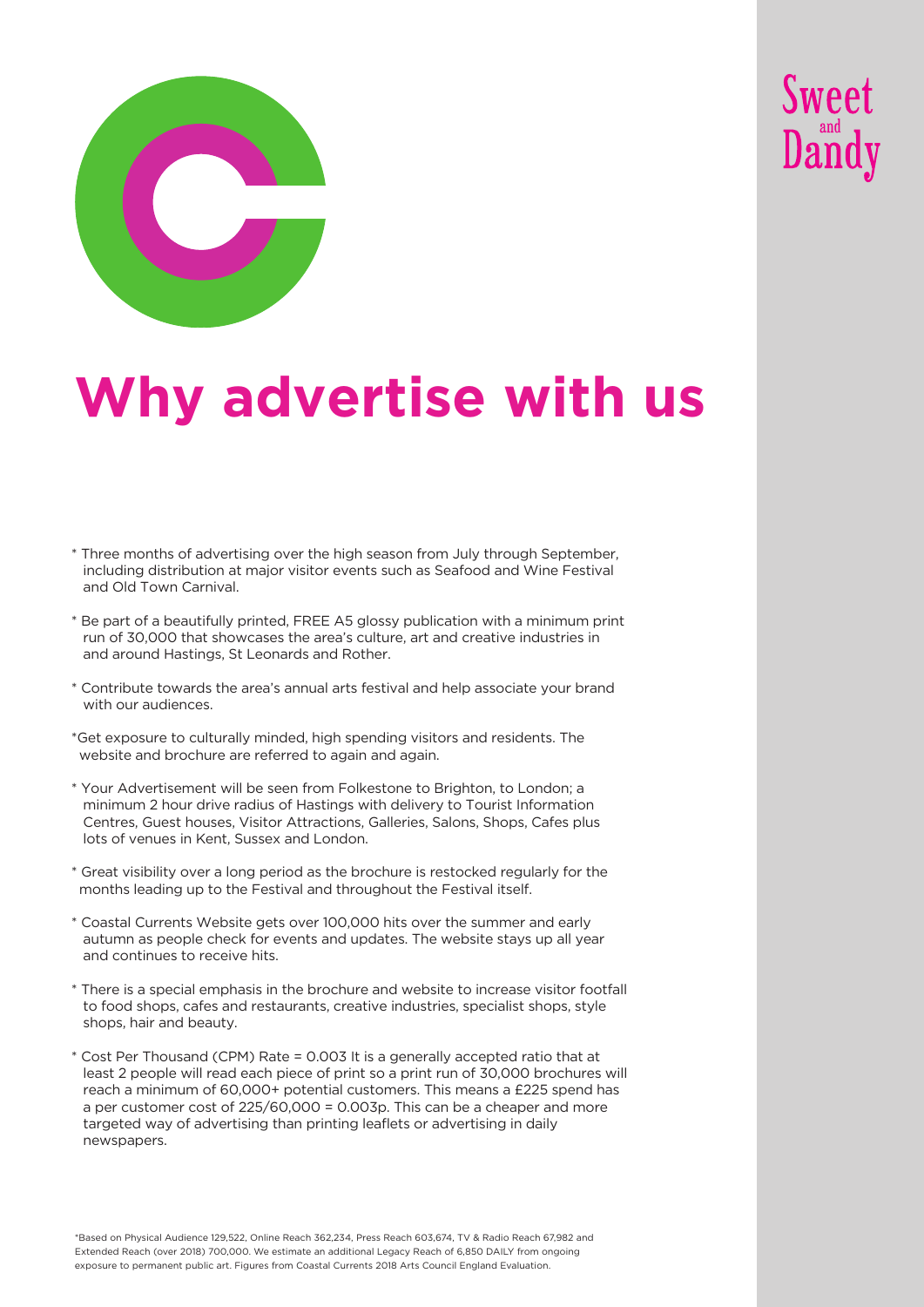

# **Rate Card**

# **BROCHURE AD - PRICE LIST**

1/4 of a page (portrait) £150 1/2 of a page (landscape) £265 Whole Page £500 Back Page £750 **Inside Front** Cover (left hand side) £600 **Inside Back** Cover (Right hand side) £550 **Sweet** 

Dandy

### **WEBSITE AD - PRICE LIST**

### Type 1 - Visit Us Listing (pull down menu tab; Places to Stay,

Places to Eat & Drink, Things to do) with a link to your website £75

# Type 2 - Clickable Block Ad (all pages)

(this type of ads sits on the right hand side, across all pages of the site) with a link to your website £150

## **BROCHURE & WEBSITE DISCOUNT EXAMPLES**

1/4 Page brochure Ad + Visit Us Listing £200 1/2 Page brochure Ad + Block Web Ad £350 Whole Page Ad + Visit Us Web Listing £520